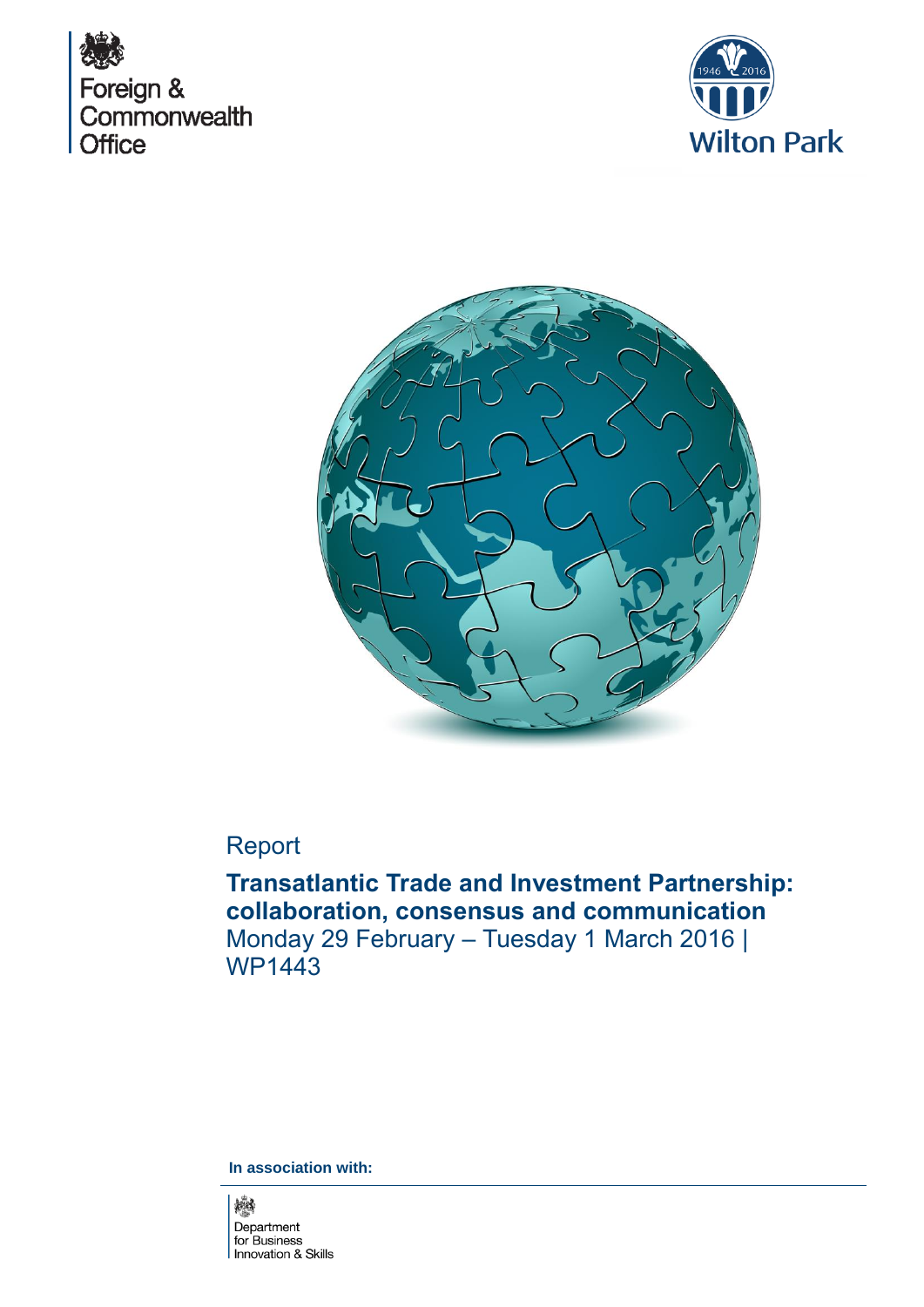

## Report

# **Transatlantic Trade and Investment Partnership: collaboration, consensus and communication**  Monday 29 February – Tuesday 1 March 2016 | WP1443

Talks on the Transatlantic Trade and Investment Partnership (TTIP) have been proceeding since 2013 and both sides want to see agreement reached in 2016. This Wilton Park event discussed how the EU and US can deliver a genuinely 21st century trade agreement.

In particular, the meeting considered the vision and narrative for TTIP, examining both that which was set out originally and also what has changed subsequently over time. Given the intense public debate around TTIP, what would a deal look like that can win support from Member States, elected politicians and the public? Is this deliverable given the current state of negotiations? It also considered the wider impact of the TTIP debate and a possible agreement on trade and development generally.

Bringing together elected politicians, trade experts, stakeholders and senior officials from the EU and US, the event aimed to make a strong contribution to a TTIP agreement in 2016.

## **Executive summary**

The Transatlantic Trade and Investment Partnership (TTIP) is a part of the current trend to negotiate mega-regional trade treaties, such as the Trans-Pacific Partnership (TPP) and the Comprehensive Economic and Trade Agreement between the European Union and Canada (CETA). At the same time, bilateral treaties are being considered or negotiated; the EU has been negotiating with Singapore, Vietnam, Japan and China and in the near future will be considering free trade agreements with Australia and New Zealand, the Philippines and Indonesia. All of the attempts listed above are contributing to a global redefinition of trade and investment agreements.

Unlike any previous free trade agreements (FTAs) and bilateral investment treaties (BITs) finalised so far by the US or the EU, the TTIP counterparties are comparable in terms of economic and political development. Neither negotiator is in a position to impose preferential terms upon the other. For this reason, the outcomes of TTIP negotiations could be perceived as a potential set of golden rules that could form a template for future trade negotiations in the world.

The focus of this Wilton Park dialogue was both the content and surrounding issues of TTIP. The participants debated what could be done to encourage the public, parliamentarians and stakeholders into productive dialogues regarding TTIP. The very nature of TTIP, its evolution, the values it aims to project internationally and its potential global impact were also discussed.

Participants from both the EU and the US admitted it would be beneficial to finalise TTIP negotiations in 2016, after three years of negotiations and talks. While achieving consensus on the various aspects of the agreement may be the most important aspect of the entire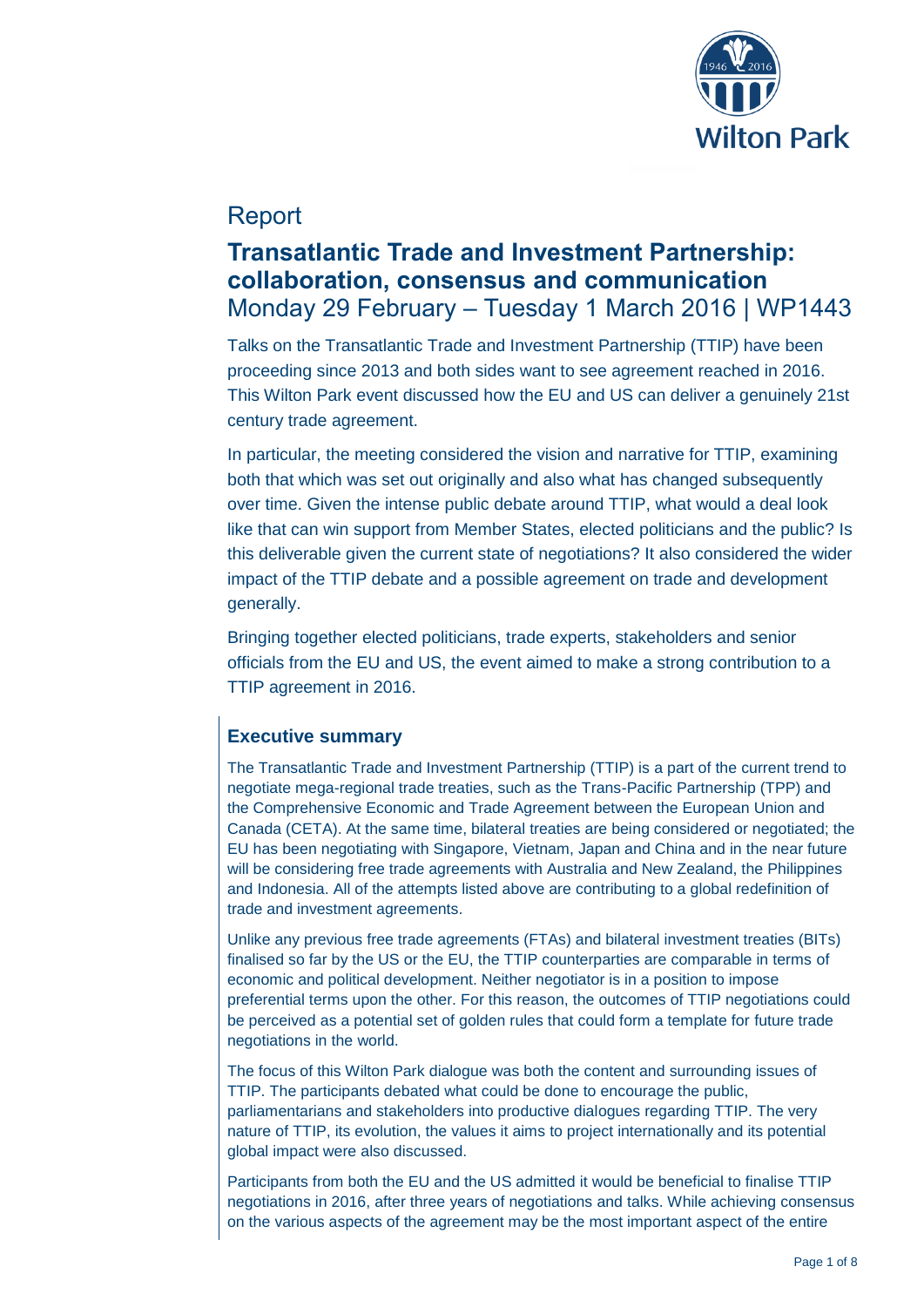TTIP process, other key areas such as public debate, parliamentary debate, individual EU member state support and political support are also vital for the treaty and its acceptance.

The meeting provided a forum for politicians, trade experts, stakeholders and senior officials from both the US and the EU to discuss how to create an effective communication plan for TTIP. During the event there were also lively discussions on whether the finalisation of TTIP is threatened, what the failure of the negotiations would mean to transatlantic relations and, assuming successful finalisation, what the next steps should be.

### **Background**

- 1. TTIP has several distinct, yet interdependent, rationales: greater bilateral trade and investment potential, deeper confidence in regulatory cooperation, global strategic and diplomatic positioning, greater competitiveness for US and EU enterprise in global value chains and the reassertion of transatlantic economic interde¬pendence.
- 2. In recent decades, governments and international organisations across the world, including the EU and the US, have cooperated to harmonise and coordinate policies 'beyond borders' through a variety of efforts at the multilateral (WTO), regional (EU, NAFTA) and bilateral levels (FTAs). These efforts have been driven by the trade liberalisation rationale, which views excessive regulatory measures as a factor that impedes international trade.
- 3. TTIP and other mega-regional trade treaties constitute a benchmark in discussions regarding regulatory depth. The scope of TTIP covers much more than classical aspects of trade and includes areas not yet covered by WTO agreements, such as rules on competition. In addition to the commitment to eliminate tariffs typical for any FTA, the second central tenet of TTIP is presented in the chapter on regulatory coherence that introduces an innovative and large-scale approach to international regulatory cooperation. Negotiations aim to create the largest free trade zone in the world; a region encompassing approximately 800 million citizens and two economies that comprise nearly half of gross world product (GWP).
- 4. The most ambitious aspect of TTIP is what both negotiators and observers expect to be a thorough agreement removing numerous obstacles in transatlantic trade including non-tariff barriers (NTBs) and technical barriers to trade. The depth and quality of these regulations may be crucial when responding to questions concerning the effectiveness, reputation and historical standing of the TTIP
- 5. Discussions regarding watered down versions of TTIP, often referred to as 'TTIP light' have not been a prominent feature of in transatlantic trade negotiations as it has been argued that partial implementation of TTIP would not serve the promotion of global trade to the same extent. Ambition, time, mandate, ratification, real-world scope and implementation of the agreement have been described as key factors in success of a 'full TTIP'. Together with other mega-regional treaties, TTIP should also act as a manifestation of a transatlantic bond and contribute to a truly 21st century economic architecture by improving current policies regarding regulated services and digital trade that are viewed as ineffective.
- 6. Following the successfully concluded 12th round of negotiations, 2016 will be a crucial year for the success of TTIP. For TTIP to succeed, the EU and the US need to deliver a modern and fair agreement that encompasses issues facing both economies in addition to creating a platform for the future. Neoclassical economic theory asserts that the most profitable environment for business is based on a liberalised regulatory regime. For such a regime to be established, the EU and US need to conclude negotiations based on the most ambitious version of TTIP as 'TTIP light' will not be thorough enough to create the desired trade environment. Simultaneously, other negotiations – including the TPP, CETA and FTAs with Singapore, Vietnam, Australia, New Zealand and Malaysia – need to be understood.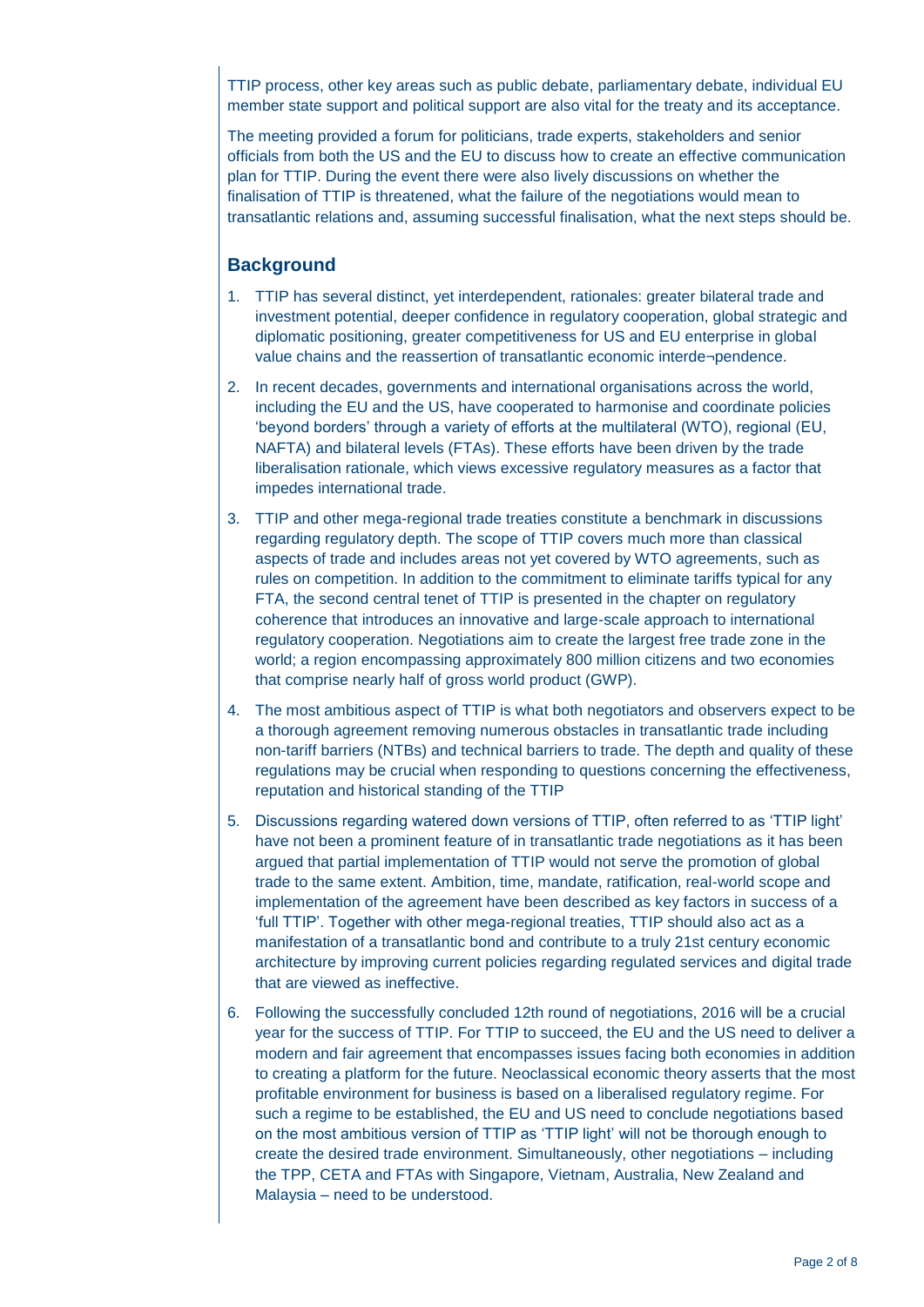## **Global impact of TTIP**

- 7. TTIP is viewed as a treaty built on values commonly held by both the EU and the US. These include fairness, sustainability and liberalisation of trade. However, TTIP also aims to project those values globally and, in doing so, create new international norms. While TTIP supporters agree that fair trade is something to be promoted, value-driven trade policy may not appeal to others. For example, the values of WTO members are varied and, consequently, views regarding value-driven trade policy are also likely to vary. Also, it appears that the general public may find the value narrative too abstract.
- 8. Since the conclusion of the WTO's Uruguay Round in 1995, multilateral trade liberalisation has been stagnating. Preferential trade areas, which are essentially based on reciprocity, have become more important than multilateral trade policy. This tendency is especially noticeable among developed countries that are less committed to multilateralism than ever before as they have increasingly attributed greater importance to the individual tailoring of trading systems.
- 9. With the negotiators of TTIP aspiring to establish new international norms, the natural question is whether – after TTIP negotiations are concluded and agreements are implemented – all this will alter the role of the WTO. The WTO remains the main actor on the stage of the global economy, mainly due to its effectiveness and the key principle of non-discrimination. To date, the objectives of TTIP and the WTO have been complementary. However, there are no clear conclusions about their mutual impact on one another.
- 10. It may be the case that TTIP could generate some momentum towards consensus for the WTO in the areas of regulatory practice and digital markets – areas that have been in relative stalemate at the WTO since the start of the Doha Development Round in 2001, but which may be easier to resolve within TTIP. Taking this into consideration, TTIP, and other mega-regional treaties, may be interpreted as a response to the failure of negotiations within the WTO forum during the current round.
- 11. Recent efforts to liberalise global trade have primarily been achieved outside the WTO's multilateral model. Regional trade agreements (RTAs) have become increasingly common since the early 1990s and the number of active RTAs, including customs unions, has reached 424. Whilst the WTO remains a forum for multilateral liberalisation, pursuit of major regional trade agreements such as the TPP and TTIP can be seen as response to delays and insufficiencies in that process and may define the global trade environment for coming decades.
- 12. Transatlantic trade rules and norms may have an indirect impact on the behaviour of countries aiming to access attractive US and European markets. On the other hand, the increased competition between particular world regions due to large trade agreements will impact upon the mutuality of benefits. The WTO should not be neglected as a powerful multilateral forum as it has complementary objectives to TTIP and offers the valuable opportunity to negotiate truly worldwide trade rules.
- 13. TTIP is not only an economic tool; it also has an undeniable geopolitical dimension. This dimension aims to reinvigorate the transatlantic alliance in the face of a rapidly changing reality. The possible collapse of the negotiations, or the failure to adopt TTIP could have a negative impact on the position of both counterparties in the world. Being unable to communicate effectively in the area of trade may have negative impacts regarding other areas of cooperation including international security.
- 14. The EU and US want to create a joint venture with the main objective of reaffirming the stature of both economies in the world. The strategic nature of TTIP becomes even more relevant as China was named the leading world economy in 2014 by the International Monetary Fund (IMF).
- 15. It is not without reason that TTIP is called a partnership as it may possibly become a platform for future transatlantic collaboration. The US Secretary of State is on record as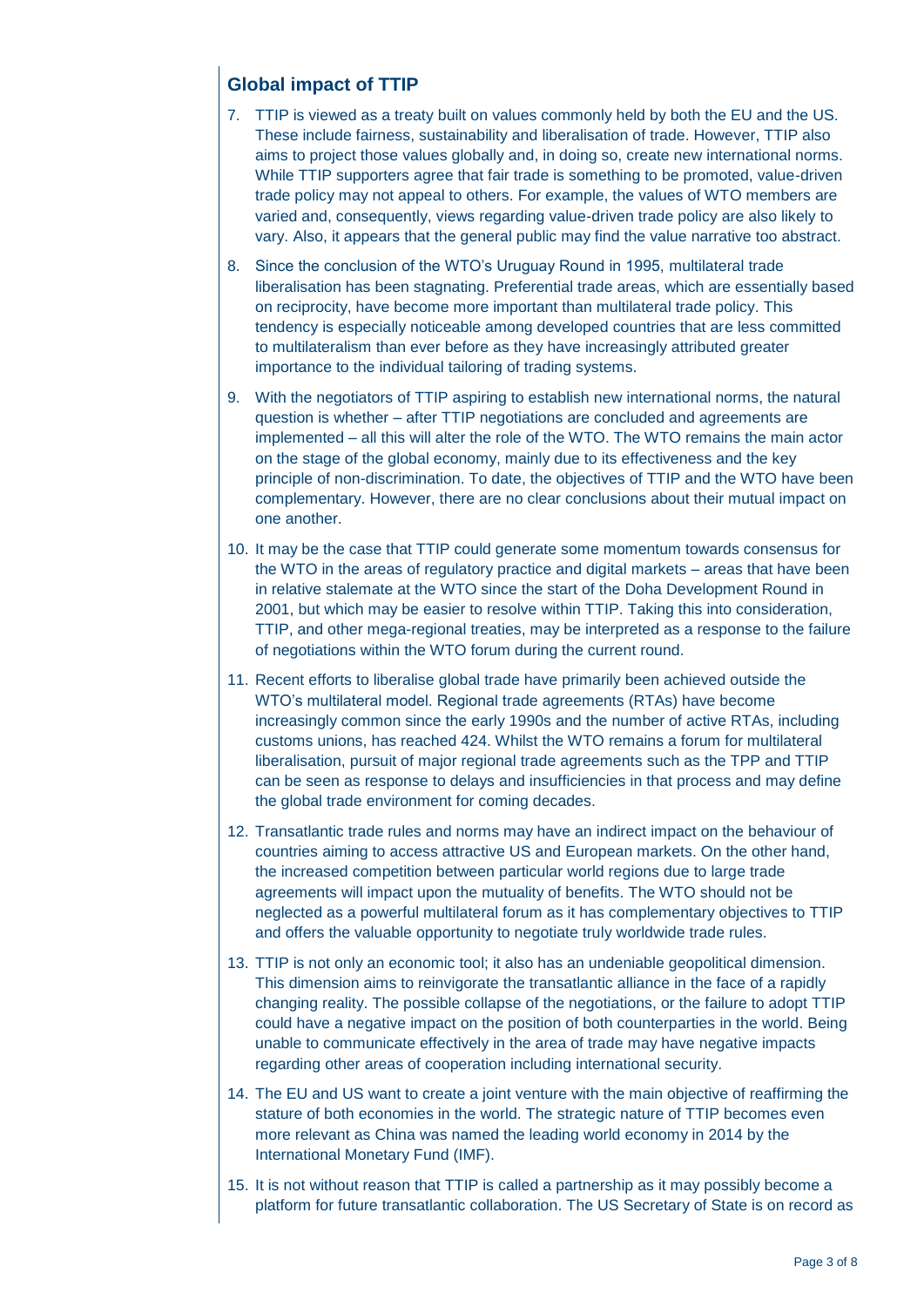saying that such agreements play a crucial role in creating habits of cooperation that help the participants to address the challenges of the future. This is where the strategic aspect of TTIP is the most prominent.

- 16. An eventual failure of TTIP negotiations would mean a weakening of both US and EU positions. Furthermore, if TTIP negotiations were to be abandoned without conclusion then the EU would have to consider negotiating market economy status, and potentially something more substantial, with China. In order to uphold international competitiveness and secure improvements to, or maintenance of, the current level of prosperity without TTIP, both the US and Europe would have to decide on adapting to global rules with less bargaining power. Therefore, even if the adoption of the agreement carries some risks (e.g. possible adverse shifts in regional trade of certain member states), the lack of TTIP does not deal with this risk either and, thus, such a threat is only postponed.
- 17. There is no doubt that Russia perceives the transatlantic agreement almost exclusively from a geopolitical perspective. Russia only joined the WTO 4 years ago and views TTIP negotiations as a way of shaping transatlantic trade relations outside the WTO. TTIP is deemed as an attempt to economically marginalise Russia (and China). Furthermore, commentators and experts have been calling TTIP the 'economic NATO'; a perception that may prevail amongst certain blocs and states.
- 18. Merging two powerful markets will not go unnoticed by countries outside of the agreement. The question of other economies joining TTIP remains unanswered as it is currently difficult to assess. To date it has been clear that both EU and US officials did not consider this option when launching negotiations. It appears problematic to claim that TTIP is ambitious enough to become a worldwide rule-setter as it does not provide any accession provisions. So far there has been a proposal for such a solution to be considered after TTIP is signed and the direct and indirect worldwide spill-over effect is measured.(IMF).

#### **TTIP and transatlantic regulatory coherence**

- 19. Due to the progressive reduction in global tariffs, NTBs have become the main focus of trade liberalisation; particularly between developed economies. NTBs come in different forms; these include licences, quotas, anti-dumping measures and standards. Standards-related trade barriers are more common than other NTBs as they affect approximately 30% of products worldwide. TTIP is believed to primarily create benefits through the reduction of NTBs provided that complex EU and US negotiations regarding equivalence, mutual recognition of regulations, market access for services and the investment environment are successful and satisfactory.
- 20. Whilst it is clear that the trade regulation of one country is a barrier to the trade of another, NTBs are far more intangible and difficult to assess than tariffs. Creating convergence between regulatory standards essentially means having trust in the regulation of the other party. While this is not technically difficult, as it simply involves a change of a method or procedure, it is very problematic in principle as it concerns issues including sovereignty, freedom of regulation and public interest. However rare, fundamental differences in attitudes to regulatory principles may cast a shadow over the whole agreement. Therefore, obtaining a mutually adequate compromise is absolutely crucial.
- 21. Regarding regulatory coherence, TTIP illustrates the evolution of the basic division between tariff and non-tariff measures in international trade. It is currently perceived as a change from the 'administration of protection' towards the 'administration of precaution'. One of the reasons deepened regulatory cooperation within TTIP is desired is to avoid regulatory competition based on lowering regulations and potentially generate a 'race to the top' or a phenomenon known as 'California effect' (the adoption of ever higher standards to meet the most stringently regulating jurisdictions). Without cooperation, it is argued that the respective regulation regimes of the EU and the US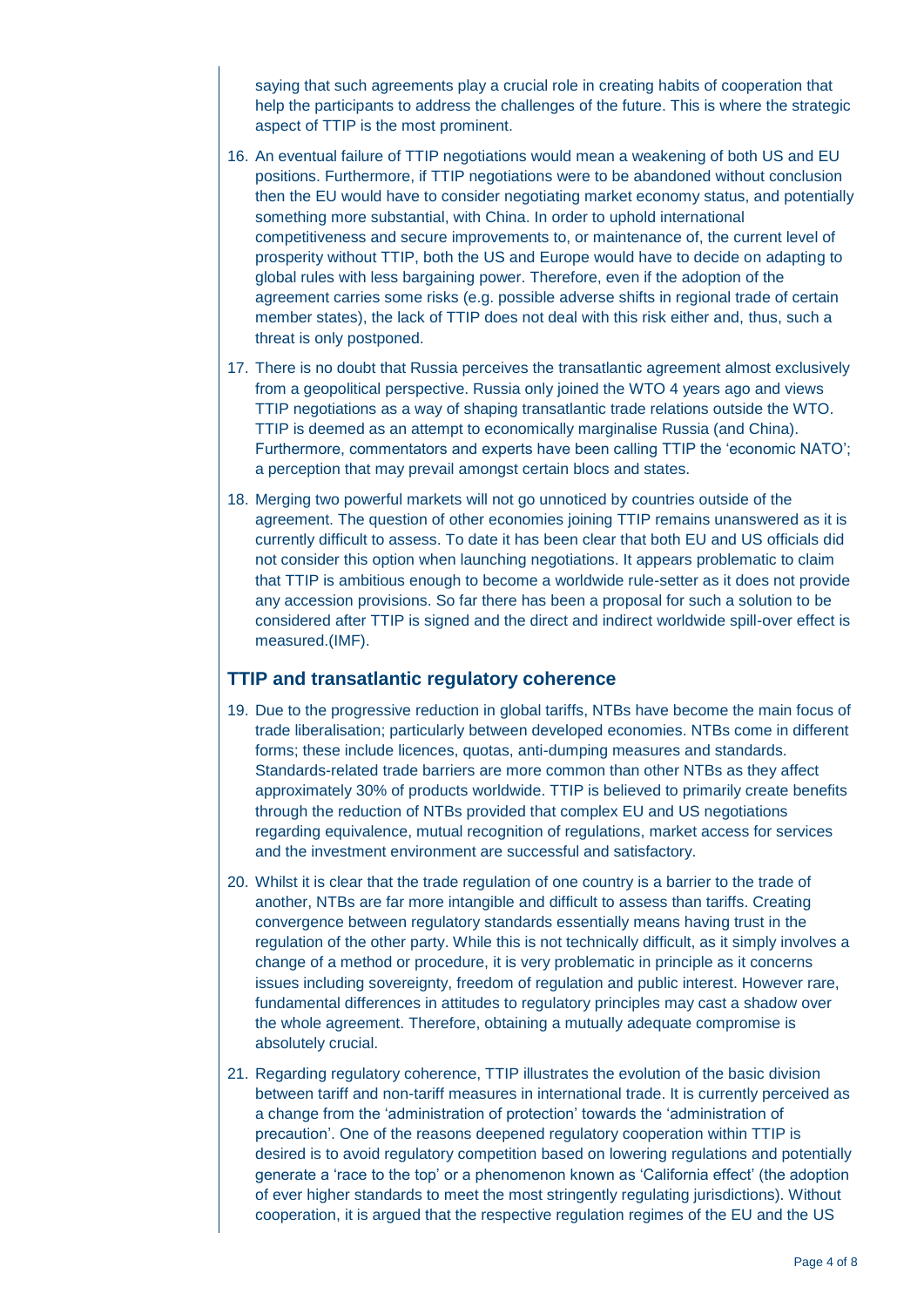will have to face the continuation and persistence of duplicate standards that create increased manufacturing and certification costs without improving safety or protection.

- 22. There is a noticeable need to evaluate prior best practice efforts to promote regulatory cooperation through early warning systems, mutual recognition and safe harbour principles. The question is whether both the EU and the US have an 'institutional memory' to learn from previous undertakings, not only from failed attempts but from successful cooperation e.g. joint EU and US certification of aircraft agreement and veterinary agreements for best practices. Competition policy is another good example of well-functioning transatlantic cooperation in a regulatory area since the first agreement on the application of competition laws was signed in 1991.
- 23. The negotiators are currently facing an extremely challenging problem to remove irregularities in the regulations of both systems, as well as creating a mechanism to ensure that future regulations will not to be duplicated or contradictory. Unlike in the US, most regulation in the EU is by the EU legislature (consisting of the European Parliament and the Council of Ministers) and not by EU regulators.
- 24. It has to be stated clearly that whether regulatory cooperation is named coherence, convergence or mutual recognition, the laws of the US and the EU will not have exactly the same form. They will, however, strive for the effects to be of the closest possible equivalence.
- 25. One of the biggest advantages that TTIP will bring to the transatlantic market is the creation of a platform for regulatory coherence that will allow regulators to react swiftly to changes. This will be especially important when applied to future trade that may arise in a quickly developing economy. TTIP appears to be an opportunity to revise and improve the transatlantic NTB regime and introduce regulatory measures such as early warning, early regulatory cooperation, consultation, transparency and impact assessment. For these changes to happen both parties will have to prioritise discussions based on reaching a common approach rather than focusing on whose regime is better. Agreeing upon a common approach that can be adopted by regulators will enable them to enter into a permanent dialogue with one another.
- 26. TTIP focuses on three core areas of change to regulatory coherence:
	- reasonable transparency in policy and decision making: providing the explanation and the rationale standing behind the particular policy or regulation;
	- making the regulation process more inclusive;
	- establishing a fully functioning forum such as the Regulatory Cooperation Council (RCC) for regulation-setting cooperation and to render it more accountable. For that to be successful, the new institutional framework must have a defined scope and purpose, firm deadlines and adequate funding.
- 27. Broadening the inclusivity of the decision-making process is expected to attract stakeholders who will be willing to be consulted on the matters that concern them. There is a causal relationship between a high level of stakeholder participation and high quality and precise regulatory provisions.
- 28. The conference took place shortly after the 12th TTIP negotiation round within which significant progress was made on regulatory coherence; some of the main points of progress need to be outlined. Negotiators emphasised the transparency of the regulatory process, the independence of regulators and that respective regulatory procedures in the EU and the US will remain unchanged. Also, regulation methods on food safety and environmental protection are not subject to change under TTIP provisions. Identification of common interest areas between EU and US regulators and overcoming the similar challenges they need to cope with have been named as the main goals of the TTIP regulation chapter. The overarching aim seems to be enabling regulators to fulfil their mandates through transatlantic cooperation while also reducing obstacles to trade. Both the EU and the US have put forward new proposals on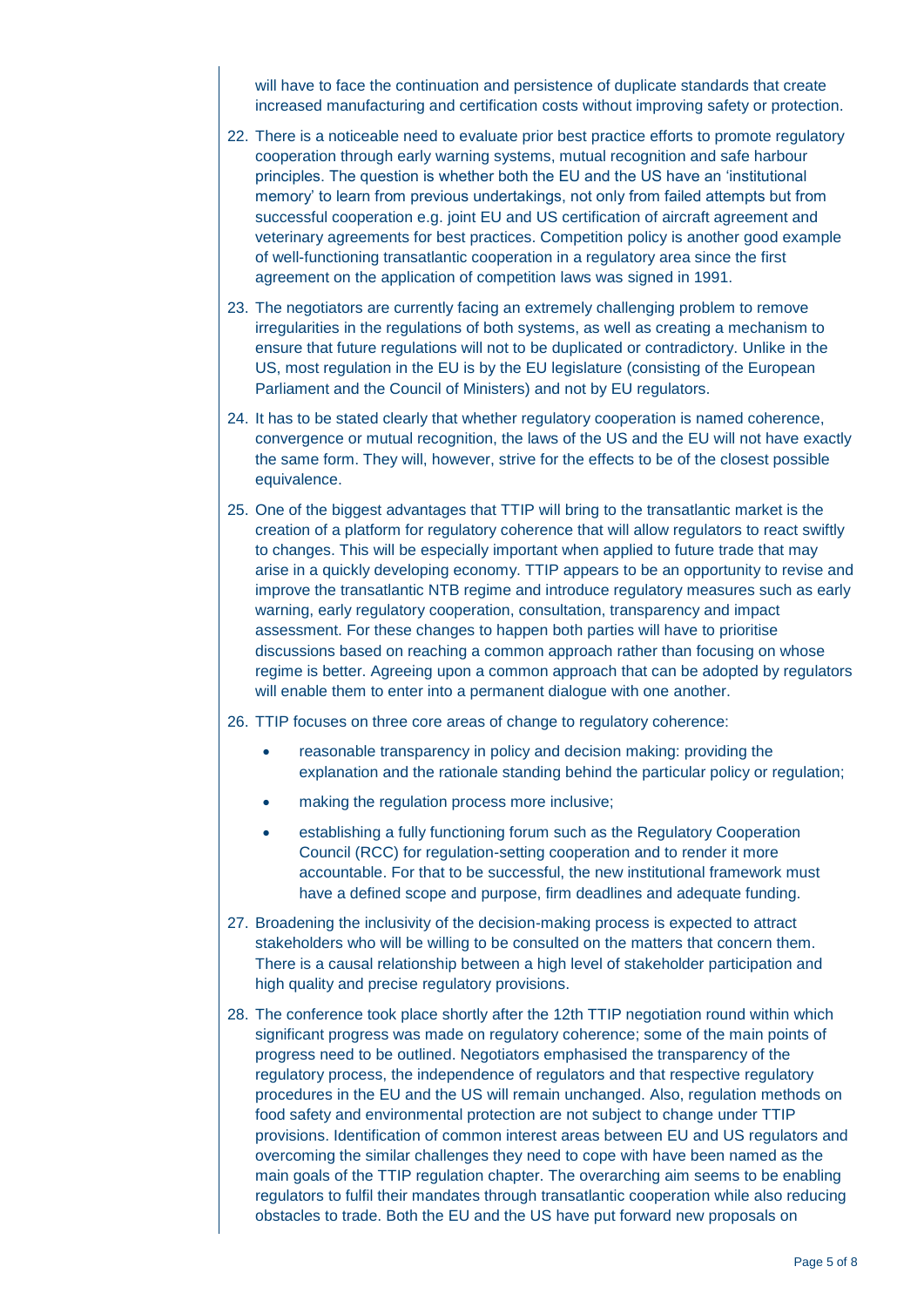regulatory cooperation aimed at further improvement of TTIP provisions which will facilitate current and future regulatory cooperation in both manufacturing and services. The revised proposal of the EU Commission can be summarised as advocating the cutting of unnecessary costs without cutting corners. It is also been said to reflect Commissioner Malmström's political commitment that regulatory cooperation within TTIP will increase, or at least maintain, existing standards that protect people's health and safety as well as the environment.

### **TTIP and political leadership and mobilising support**

- 29. With 2016 being a pivotal year for TTIP, political engagement at the highest level will be required as the negotiations enter the final stages. As opposed to the declarations associated with the Doha round, strong advocacy for TTIP is required.
- 30. It has been argued that TTIP needs 'public champions' on both sides of the Atlantic, to be the face of the agreement, take ownership and shape the narrative.
- 31. Apart from Germany and, to a lesser extent, France, where TTIP has become a strongly politicised issue, parliamentarians and governments are reluctant to engage in discussions regarding TTIP. That can be excused by the ongoing refugee crisis and day-to-day European developments, as TTIP discussion is postponed. Meanwhile in the US, TPP talks are more frequent as that agreement has been freshly concluded. Additionally, the US presidential campaign currently has priority in both public and political debate.
- 32. Nevertheless, both the European Parliament (EP) and the US Congress will have to give TTIP their approval. Politically, the US has only Congress to focus on. Whereas in the EU, TTIP needs to gain support in all 28 member states and subsequently in the EP. The role of the EP in international negotiations is a relatively new development that has been facilitated by provisions in the Lisbon Treaty. Moreover, both CETA and TTIP are the EP's first big attempt to negotiate compromise, evaluate and eventually decide on whether to change the economic lives of European citizens.

### **Communication and opposition**

- 33. The Commission's determination to tackle the unpopularity of TTIP stemming from interest groups and the European public is absolutely crucial. The less that individual interests and sector specifics are taken into consideration, the less hopeful the EU Commission can be for a positive reaction to the agreement.
- 34. Optimistically, there seems to be a distinct majority of European citizens who are in favour of TTIP (according to Eurobarometer data from May 2015). However, there are already three countries in Europe where there are more TTIP opponents than supporters and this tendency is growing strongly with the most prominent achievement of TTIP opponents being the 'Stop TTIP' international initiative which collected 3,284,289 signatures against TTIP and CETA from 7 October 2014 to 6 October 2015.
- 35. The quality of TTIP public discussion is unconvincing. Campaigns that have opposed TTIP frequently use social media to further their agenda. Rather than addressing or challenging the narrative of these campaigns, supporters of TTIP have disregarded the logic of opponents with very little engagement. The result of this is an extremely prominent lack of compromise or consensus building. Both campaigns appear immune to counterarguments and, instead of looking for a mutual understanding, tend to look for supporters amongst those who have not yet heard about TTIP or have not created firm opinions on the treaty.
- 36. Nevertheless, TTIP is probably the first treaty in history to have provoked discussions about trade on a large scale on both sides of Atlantic. TTIP, like any other trade agreement, may appear to be controversial. However, stakeholders should be encouraged by the engagement of civil society in observing the negotiations and opening the debate on the values the agreement supports as well as the questions it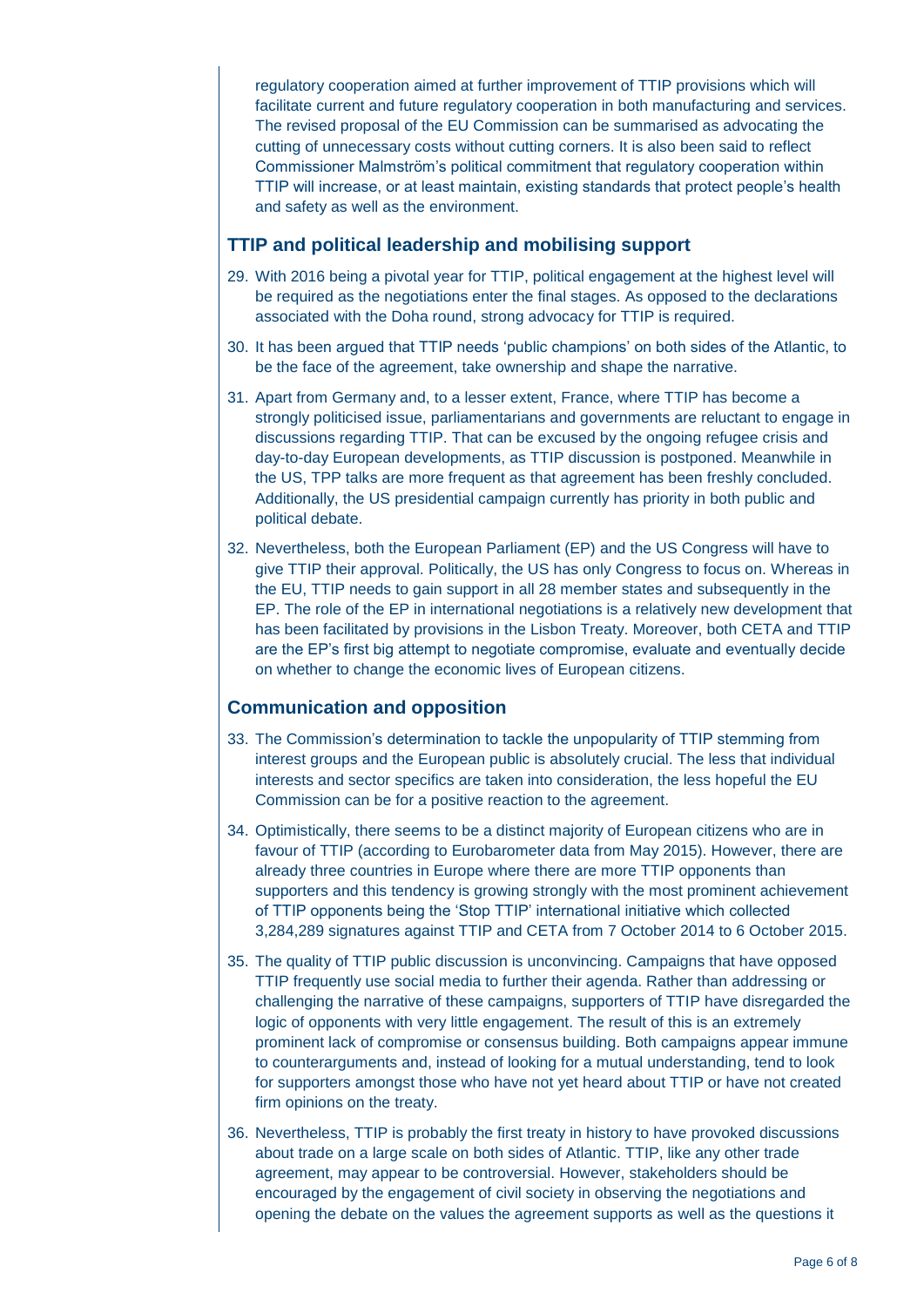raises for environmental and labour standards and democratic rule.

- 37. The honest and thorough communication of TTIP objectives is crucial. Thus far, arguments that have been used to promote TTIP have been based on potential economic gains presented as either market growth or savings. These gains are usually shown in billions (EUR or USD) and calculated per capita or per household. Using economic estimations such as these to represent the potential positive effects of TTIP implementation may prove problematic. This is due to the danger that the general public may view growth or savings estimations as a pledge and, consequently, expect immediate achievement of quoted figures following implementation of TTIP.
- 38. While American opposition groups mirror those in Europe, the mutual Euro-American resilience is an obstacle lying at the core of a value-driven transatlantic alliance that negotiators of TTIP are aspiring towards. In Europe, anti-American attitudes fluctuate and the so-called 'old economies' take pride in what the EU has become and are not willing to compromise it with the US in any aspect.
- 39. In general, the EU Commission prioritises the fundamental logic of the global trade system in delivering prosperity and jobs freely. Within this context, TTIP is a part of a broader notion and response to the belief that the reduction of any barrier to the free flow of goods and services is a necessity. TTIP opponents, on the other hand, are more concerned about changes in the regulatory environment being the direct effect of TTIP enforcement. Additionally, opponents are concerned by provisions indirectly resulting in the lowering of current regulatory standards and the paralysis of regulatory power at the national level.
- 40. It has been argued that certain misunderstandings exist within the public domain that result in general fear of large undertakings such as TTIP. Constructive remarks stemming from oppositional public discussion and campaigning are being listened to by officials and taken into consideration during negotiations. Objection by some members of the general public regarding aspects of the traditional Investor-State Dispute Settlement (ISDS) system may have led to actual improvements in the case of CETA as it now reflects the EU proposal on an Investment Court System (ICS). Such examples highlight the opportunity that policymakers have to react to public and stakeholder criticism and develop policy that directly integrates citizen influence in the decision-making process. Other examples of public debate and stakeholder influence are policy exclusions. These include European citizens' arguments concerning the audio-visual industry in Europe.
- 41. Despite divisions, an agreement on TTIP may still be reached. Both EU and US negotiators have been giving positive feedback after each of the 12 TTIP rounds. Stakeholders on all sides of the debate must recognise the negotiators' determination to obtain a well-balanced and comprehensive partnership.
- 42. Whilst the Common Commercial Policy constitutes one of the most important pillars of an integrated Europe, TTIP, if politicised, may appear as a mostly national issue across EU member states. Naturally, each member state is encouraged to discuss TTIP separately. However, the EU Commission should identify the TTIP stance of particular stakeholders irrespective of their nationality. The EU single market allows such an approach and it should be used in order to address concerns and answer questions of those who will be affected by TTIP.
- 43. Both EU and US authorities recognised the need to consult various stakeholders and establish respective platforms for that purpose. Civil society has been formally represented in the EU's TTIP Advisory Group, which comprises representatives of trade unions, consumer organisations, trade and environmental associations and independent experts. Likewise, the US launched broad consultations before and during TTIP negotiations. This has included fora established during TTIP rounds and the extensive pre-existing advisory groups associated with the USTR.
- 44. Discussions surrounding TTIP can be shaped into a strategic and coordinated